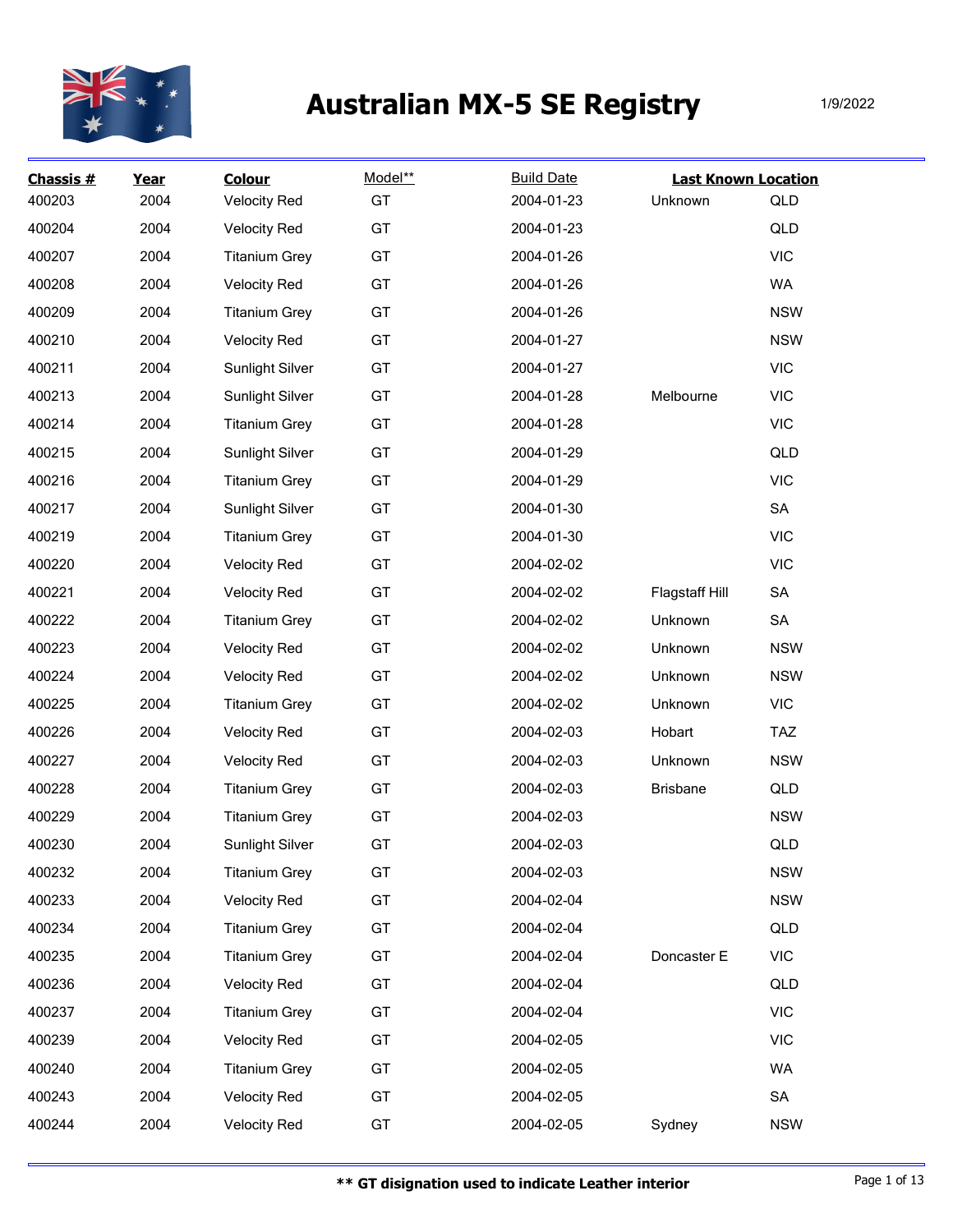

| Chassis #<br>400245 | Year<br>2004 | <b>Colour</b><br><b>Titanium Grey</b> | Model**<br>GT | <b>Build Date</b><br>2004-02-05 | <b>Last Known Location</b> | WA         |
|---------------------|--------------|---------------------------------------|---------------|---------------------------------|----------------------------|------------|
| 400246              | 2004         | <b>Velocity Red</b>                   | GT            | 2004-02-06                      |                            | <b>VIC</b> |
| 400247              | 2004         | <b>Velocity Red</b>                   | GT            | 2004-02-06                      |                            | <b>VIC</b> |
| 400248              | 2004         | <b>Velocity Red</b>                   | GT            | 2004-02-06                      | Melbourne                  | <b>VIC</b> |
| 400249              | 2004         | <b>Titanium Grey</b>                  | GT            | 2004-02-06                      |                            | <b>NSW</b> |
| 400250              | 2004         | <b>Titanium Grey</b>                  | GT            | 2004-02-06                      |                            | <b>NSW</b> |
| 400251              | 2004         | <b>Velocity Red</b>                   | GT            | 2004-02-06                      |                            | QLD        |
| 400252              | 2004         | <b>Titanium Grey</b>                  | GT            | 2004-02-06                      |                            | <b>VIC</b> |
| 400253              | 2004         | <b>Velocity Red</b>                   | GT            | 2004-02-09                      |                            | <b>VIC</b> |
| 400254              | 2004         | <b>Velocity Red</b>                   | GT            | 2004-02-09                      |                            | <b>VIC</b> |
| 400255              | 2004         | <b>Titanium Grey</b>                  | GT            | 2004-02-09                      |                            | <b>NSW</b> |
| 400256              | 2004         | <b>Velocity Red</b>                   | GT            | 2004-02-09                      |                            | <b>NSW</b> |
| 400257              | 2004         | <b>Velocity Red</b>                   | GT            | 2004-02-09                      | Melbourne                  | <b>VIC</b> |
| 400258              | 2004         | <b>Titanium Grey</b>                  | GT            | 2004-02-10                      | <b>Gold Coast</b>          | QLD        |
| 400259              | 2004         | Sunlight Silver                       | GT            | 2004-02-10                      | Unknown                    | QLD        |
| 400260              | 2004         | <b>Velocity Red</b>                   | GT            | 2004-02-10                      | Doveton                    | <b>VIC</b> |
| 400261              | 2004         | <b>Titanium Grey</b>                  | GT            | 2004-02-10                      |                            | <b>VIC</b> |
| 400262              | 2004         | Sunlight Silver                       | GT            | 2004-02-10                      |                            | <b>VIC</b> |
| 400263              | 2004         | Sunlight Silver                       | GT            | 2004-02-10                      |                            | <b>NSW</b> |
| 400264              | 2004         | <b>Velocity Red</b>                   | GT            | 2004-02-10                      |                            | <b>NSW</b> |
| 400265              | 2004         | <b>Titanium Grey</b>                  | GT            | 2004-02-11                      |                            | <b>NSW</b> |
| 400266              | 2004         | Sunlight Silver                       | GT            | 2004-02-11                      | Perth                      | <b>TAZ</b> |
| 400267              | 2004         | <b>Velocity Red</b>                   | GT            | 2004-02-11                      |                            | <b>VIC</b> |
| 400268              | 2004         | <b>Titanium Grey</b>                  | GT            | 2004-02-11                      | Adelaide                   | ${\sf SA}$ |
| 400269              | 2004         | <b>Sunlight Silver</b>                | GT            | 2004-02-11                      | Sydney                     | <b>NSW</b> |
| 400270              | 2004         | <b>Velocity Red</b>                   | GT            | 2004-02-11                      | Unknown                    | <b>VIC</b> |
| 400271              | 2004         | <b>Velocity Red</b>                   | GT            | 2004-02-12                      | Unknown                    | <b>NSW</b> |
| 400272              | 2004         | Sunlight Silver                       | GT            | 2004-02-12                      | Unknown                    | SA         |
| 400273              | 2004         | <b>Velocity Red</b>                   | GT            | 2004-02-12                      | Unknown                    | SA         |
| 400274              | 2004         | <b>Velocity Red</b>                   | GT            | 2004-02-12                      | Sydney                     | <b>NSW</b> |
| 400276              | 2004         | Sunlight Silver                       | GT            | 2004-02-12                      |                            | <b>VIC</b> |
| 400277              | 2004         | <b>Velocity Red</b>                   | GT            | 2004-02-12                      |                            | QLD        |
| 400278              | 2004         | <b>Velocity Red</b>                   | GT            | 2004-02-12                      |                            | QLD        |
| 400279              | 2004         | Sunlight Silver                       | GT            | 2004-02-13                      | Sydney                     | <b>NSW</b> |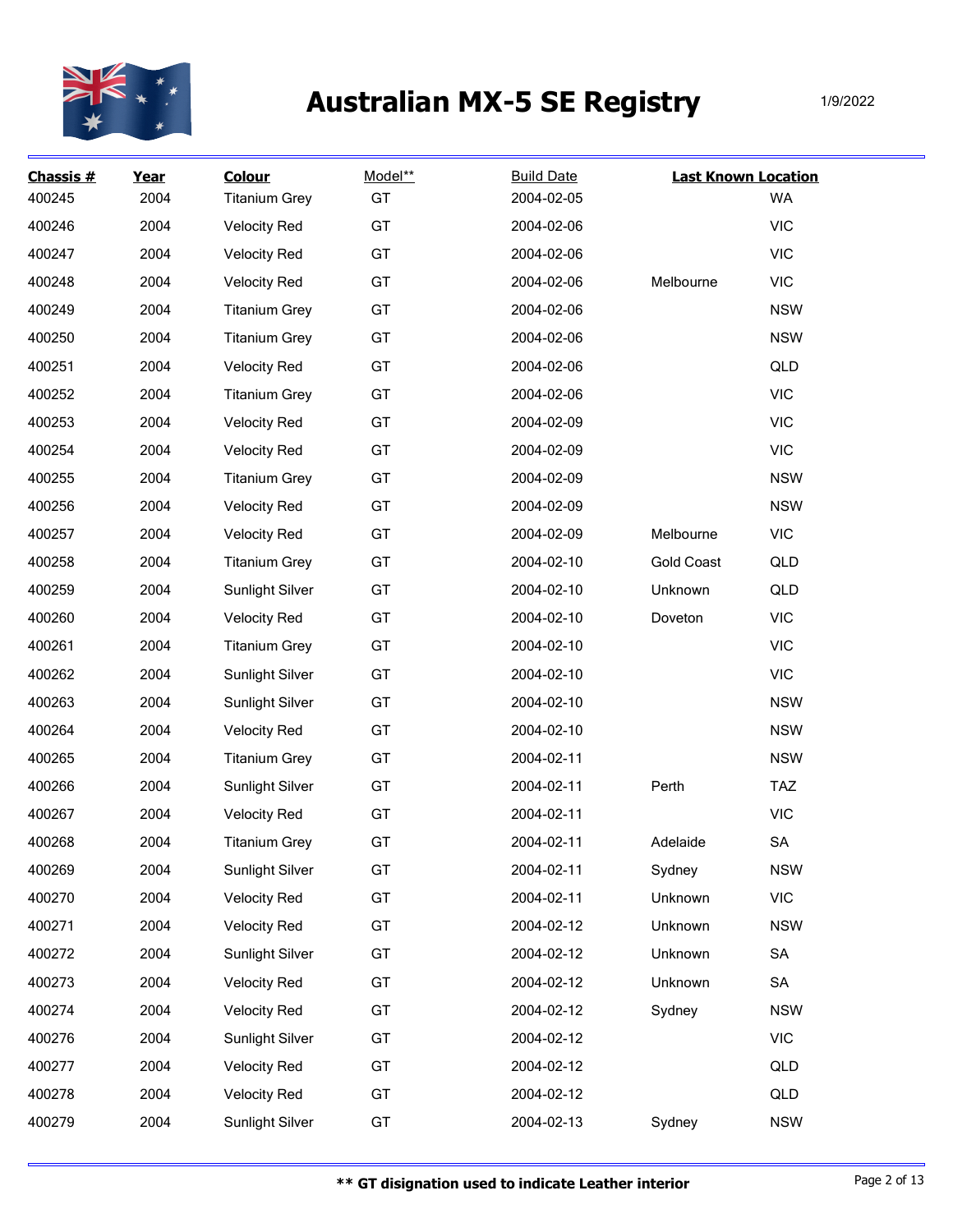

| Chassis # | Year | <b>Colour</b>          | Model**    | <b>Build Date</b> | <b>Last Known Location</b> |            |
|-----------|------|------------------------|------------|-------------------|----------------------------|------------|
| 400280    | 2004 | <b>Velocity Red</b>    | GT         | 2004-02-13        | Perth                      | <b>WA</b>  |
| 400281    | 2004 | <b>Velocity Red</b>    | GT         | 2004-02-13        |                            | WA         |
| 400282    | 2004 | <b>Sunlight Silver</b> | GT         | 2004-02-13        |                            | <b>NSW</b> |
| 400283    | 2004 | <b>Velocity Red</b>    | GT         | 2004-02-13        |                            | <b>WA</b>  |
| 400284    | 2004 | <b>Velocity Red</b>    | GT         | 2004-02-13        |                            | <b>VIC</b> |
| 400285    | 2004 | Sunlight Silver        | GT         | 2004-02-16        |                            | <b>VIC</b> |
| 400286    | 2004 | <b>Sunlight Silver</b> | GT         | 2004-02-16        |                            | <b>VIC</b> |
| 400287    | 2004 | <b>Velocity Red</b>    | GT         | 2004-02-16        |                            | WA         |
| 400288    | 2004 | <b>Sunlight Silver</b> | GT         | 2004-02-16        | <b>Wetherill Park</b>      | <b>NSW</b> |
| 400289    | 2004 | Sunlight Silver        | GT         | 2004-02-16        | Sydney                     | <b>NSW</b> |
| 400290    | 2004 | <b>Velocity Red</b>    | GT         | 2004-02-16        | Adelaide                   | SA         |
| 400291    | 2004 | Sunlight Silver        | GT         | 2004-02-17        |                            | WA         |
| 400292    | 2004 | <b>Velocity Red</b>    | GT         | 2004-02-17        |                            | <b>NSW</b> |
| 400293    | 2004 | <b>Titanium Grey</b>   | GT         | 2004-02-17        |                            | <b>VIC</b> |
| 400295    | 2004 | <b>Sunlight Silver</b> | GT         | 2004-02-17        | Mount Hawthorn             | WA         |
| 400296    | 2004 | <b>Velocity Red</b>    | GT         | 2004-02-17        |                            | <b>NSW</b> |
| 400297    | 2004 | <b>Titanium Grey</b>   | GT         | 2004-02-17        | Sydney                     | <b>NSW</b> |
| 400298    | 2004 | <b>Sunlight Silver</b> | GT         | 2004-02-18        |                            | <b>VIC</b> |
| 400299    | 2004 | <b>Velocity Red</b>    | GT         | 2004-02-18        |                            | <b>VIC</b> |
| 400300    | 2004 | <b>Titanium Grey</b>   | GT         | 2004-02-18        |                            | <b>TAZ</b> |
| 400301    | 2004 | <b>Sunlight Silver</b> | GT         | 2004-02-18        | Sydney                     | <b>NSW</b> |
| 400302    | 2004 | <b>Velocity Red</b>    | GT         | 2004-02-18        |                            | <b>NSW</b> |
| 400303    | 2004 | <b>Titanium Grey</b>   | GT         | 2004-02-18        |                            | SA         |
| 400304    | 2004 | <b>Sunlight Silver</b> | GT         | 2004-02-19        |                            | <b>VIC</b> |
| 400305    | 2004 | <b>Velocity Red</b>    | GT         | 2004-02-19        | Newcastle                  | <b>NSW</b> |
| 400307    | 2004 | <b>Titanium Grey</b>   | GT         | 2004-02-19        |                            | SA         |
| 400308    | 2004 | <b>Velocity Red</b>    | GT         | 2004-02-19        |                            | QLD        |
| 400309    | 2004 | <b>Titanium Grey</b>   | GT         | 2004-02-19        | Melbourne                  | <b>VIC</b> |
| 400311    | 2004 | Sunlight Silver        | GT         | 2004-02-20        |                            | SA         |
| 400312    | 2004 | <b>Velocity Red</b>    | GT         | 2004-02-20        |                            | <b>VIC</b> |
| 400313    | 2004 | <b>Titanium Grey</b>   | GT         | 2004-02-20        | Sydney                     | <b>NSW</b> |
| 400314    | 2004 | Sunlight Silver        | GT         | 2004-02-20        |                            | <b>NSW</b> |
| 400315    | 2004 | <b>Velocity Red</b>    | <b>STD</b> | 2004-02-20        | Paradise                   | SA         |
| 400316    | 2004 | <b>Titanium Grey</b>   | GT         | 2004-02-20        |                            | <b>NSW</b> |
|           |      |                        |            |                   |                            |            |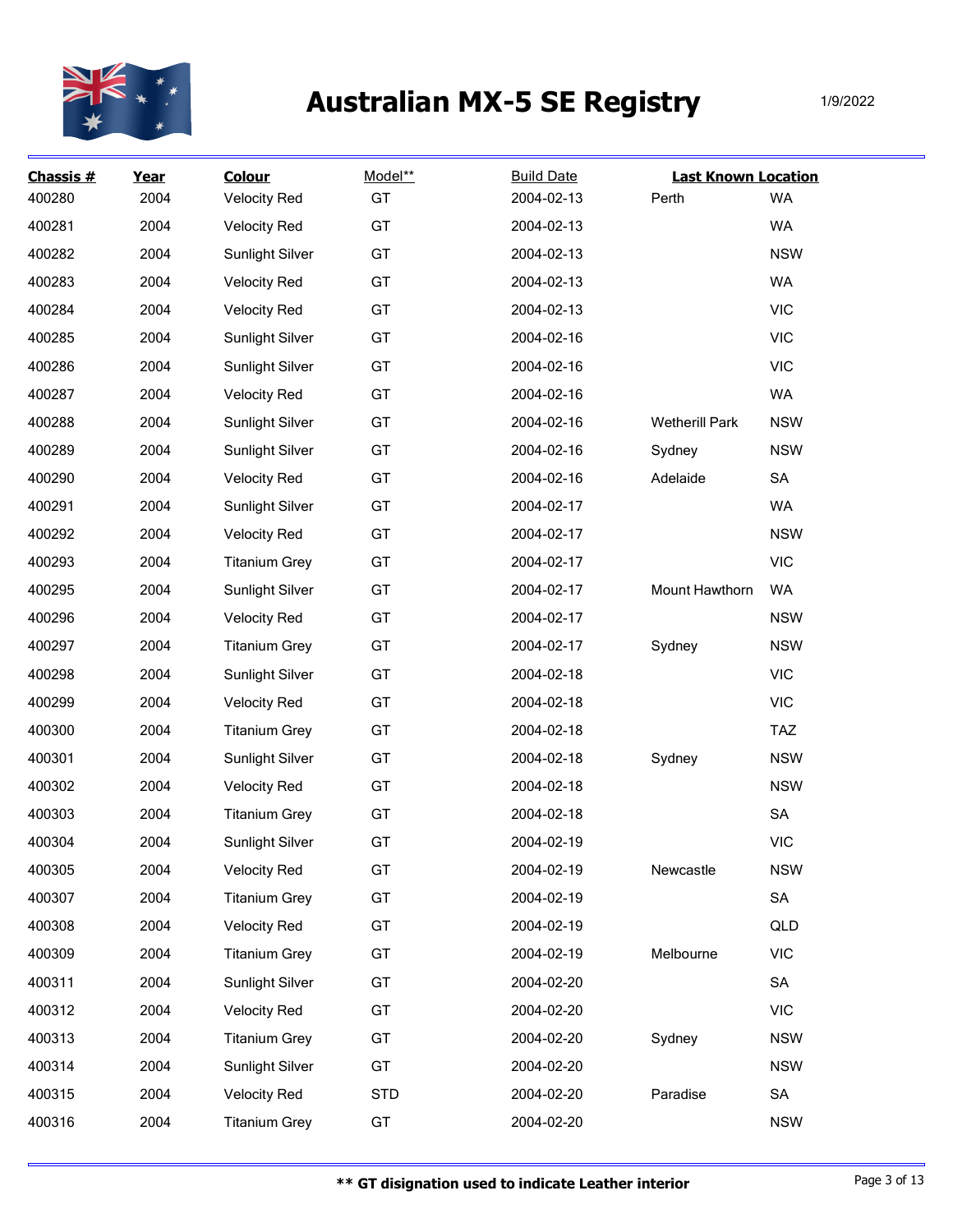

| Chassis $#$<br>400317 | Year<br>2004 | <b>Colour</b><br>Sunlight Silver | Model**<br>GT | <b>Build Date</b><br>2004-02-23 | <b>Last Known Location</b> | <b>SA</b>  |
|-----------------------|--------------|----------------------------------|---------------|---------------------------------|----------------------------|------------|
| 400318                | 2004         | <b>Velocity Red</b>              | GT            | 2004-02-23                      |                            | <b>VIC</b> |
| 400319                | 2004         | <b>Titanium Grey</b>             | GT            | 2004-02-23                      |                            | QLD        |
| 400320                | 2004         | Sunlight Silver                  | GT            | 2004-02-23                      |                            | <b>NSW</b> |
| 400321                | 2004         | <b>Velocity Red</b>              | GT            | 2004-02-23                      |                            | QLD        |
| 400322                | 2004         | <b>Velocity Red</b>              | GT            | 2004-02-23                      |                            | <b>NSW</b> |
| 400323                | 2004         | Sunlight Silver                  | GT            | 2004-02-24                      |                            | <b>VIC</b> |
| 400324                | 2004         | <b>Velocity Red</b>              | GT            | 2004-02-24                      | <b>Brisbane</b>            | QLD        |
| 400325                | 2004         | <b>Velocity Red</b>              | GT            | 2004-02-24                      | Canberra                   | <b>ACT</b> |
| 400327                | 2004         | Sunlight Silver                  | GT            | 2004-02-24                      | <b>Happy Valley</b>        | SA         |
| 400328                | 2004         | <b>Sunlight Silver</b>           | GT            | 2004-02-24                      |                            | QLD        |
| 400329                | 2004         | <b>Velocity Red</b>              | GT            | 2004-02-24                      |                            | QLD        |
| 400330                | 2004         | Sunlight Silver                  | GT            | 2004-02-25                      | Adelaide                   | SA         |
| 400331                | 2004         | <b>Velocity Red</b>              | GT            | 2004-02-25                      |                            | <b>VIC</b> |
| 400332                | 2004         | <b>Titanium Grey</b>             | GT            | 2004-02-25                      |                            | <b>VIC</b> |
| 400333                | 2004         | Sunlight Silver                  | GT            | 2004-02-25                      |                            | <b>NSW</b> |
| 400334                | 2004         | <b>Velocity Red</b>              | GT            | 2004-02-25                      | Adelaide                   | SA         |
| 400335                | 2004         | <b>Titanium Grey</b>             | GT            | 2004-02-25                      |                            | <b>NSW</b> |
| 400336                | 2004         | <b>Sunlight Silver</b>           | GT            | 2004-02-26                      |                            | <b>NSW</b> |
| 400337                | 2004         | <b>Velocity Red</b>              | GT            | 2004-02-26                      |                            | <b>VIC</b> |
| 400338                | 2004         | <b>Titanium Grey</b>             | GT            | 2004-02-26                      | Thornbury                  | <b>VIC</b> |
| 400339                | 2004         | Sunlight Silver                  | GT            | 2004-02-26                      |                            | QLD        |
| 400340                | 2004         | <b>Velocity Red</b>              | GT            | 2004-02-26                      | Svensson<br>Heights        | QLD        |
| 400341                | 2004         | <b>Titanium Grev</b>             | GT            | 2004-02-26                      |                            | <b>NSW</b> |
| 400343                | 2004         | <b>Sunlight Silver</b>           | GT            | 2004-02-27                      |                            | <b>VIC</b> |
| 400344                | 2004         | <b>Velocity Red</b>              | GT            | 2004-02-27                      | Yarrawonga                 | <b>NSW</b> |
| 400345                | 2004         | <b>Titanium Grey</b>             | GT            | 2004-02-27                      | Melbourne                  | VIC        |
| 400346                | 2004         | Sunlight Silver                  | GT            | 2004-02-27                      | Sydney                     | <b>NSW</b> |
| 400347                | 2004         | <b>Velocity Red</b>              | GT            | 2004-02-27                      |                            | <b>NSW</b> |
| 400348                | 2004         | <b>Velocity Red</b>              | GT            | 2004-03-01                      |                            | <b>VIC</b> |
| 400349                | 2004         | <b>Titanium Grey</b>             | GT            | 2004-03-01                      | Mount Martha               | <b>VIC</b> |
| 400350                | 2004         | <b>Titanium Grey</b>             | GT            | 2004-03-01                      |                            | <b>VIC</b> |
| 400351                | 2004         | Sunlight Silver                  | GT            | 2004-03-01                      |                            | <b>NSW</b> |
| 400352                | 2004         | <b>Velocity Red</b>              | GT            | 2004-03-01                      |                            | <b>VIC</b> |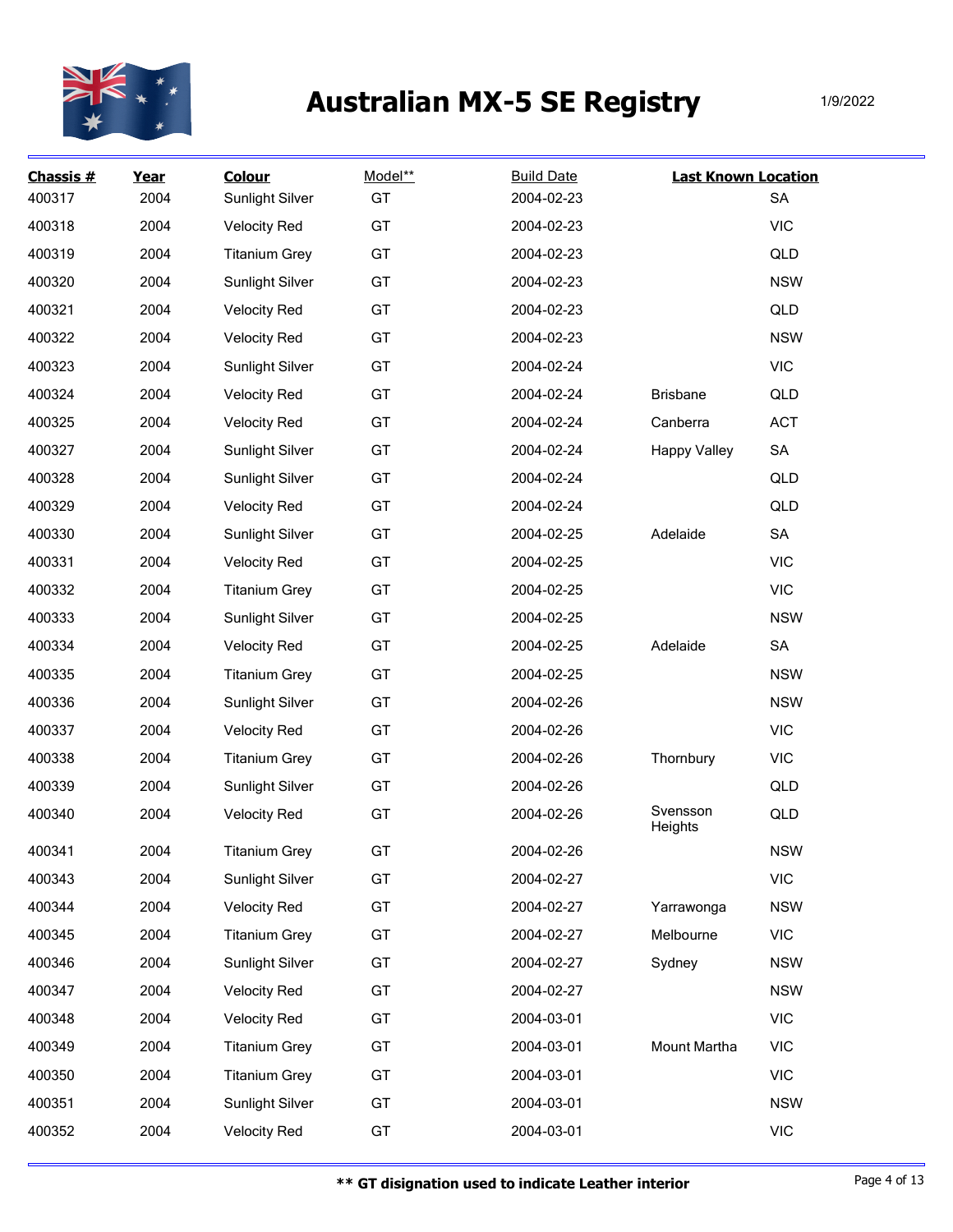

| Chassis #<br>400353 | Year<br>2004 | <b>Colour</b><br><b>Velocity Red</b> | Model**<br>GT | <b>Build Date</b><br>2004-03-01 | <b>Last Known Location</b><br>Auckland | New<br>Zealand |
|---------------------|--------------|--------------------------------------|---------------|---------------------------------|----------------------------------------|----------------|
| 400354              | 2004         | <b>Sunlight Silver</b>               | GT            | 2004-03-02                      |                                        | <b>VIC</b>     |
| 400355              | 2004         | <b>Velocity Red</b>                  | GT            | 2004-03-02                      |                                        | <b>VIC</b>     |
| 400356              | 2004         | <b>Titanium Grey</b>                 | GT            | 2004-03-02                      |                                        | <b>VIC</b>     |
| 400357              | 2004         | <b>Velocity Red</b>                  | GT            | 2004-03-02                      | <b>Mount Riverview</b>                 | <b>NSW</b>     |
| 400358              | 2004         | <b>Titanium Grey</b>                 | GT            | 2004-03-02                      | Sydney                                 | <b>NSW</b>     |
| 400359              | 2004         | <b>Titanium Grey</b>                 | GT            | 2004-03-02                      |                                        | QLD            |
| 400360              | 2004         | <b>Velocity Red</b>                  | GT            | 2004-03-03                      | Geelong                                | <b>VIC</b>     |
| 400361              | 2004         | <b>Velocity Red</b>                  | GT            | 2004-03-03                      |                                        | <b>VIC</b>     |
| 400362              | 2004         | <b>Velocity Red</b>                  | GT            | 2004-03-03                      | Sydney                                 | <b>NSW</b>     |
| 400363              | 2004         | <b>Sunlight Silver</b>               | GT            | 2004-03-03                      |                                        | QLD            |
| 400364              | 2004         | <b>Velocity Red</b>                  | GT            | 2004-03-03                      |                                        | <b>NSW</b>     |
| 400366              | 2004         | <b>Velocity Red</b>                  | GT            | 2004-03-04                      |                                        | <b>VIC</b>     |
| 400367              | 2004         | <b>Titanium Grey</b>                 | GT            | 2004-03-04                      |                                        | <b>VIC</b>     |
| 400369              | 2004         | <b>Velocity Red</b>                  | GT            | 2004-03-04                      |                                        | <b>VIC</b>     |
| 400370              | 2004         | <b>Velocity Red</b>                  | GT            | 2004-03-04                      |                                        | <b>VIC</b>     |
| 400372              | 2004         | <b>Sunlight Silver</b>               | GT            | 2004-03-05                      |                                        | <b>VIC</b>     |
| 400373              | 2004         | <b>Velocity Red</b>                  | GT            | 2004-03-05                      |                                        | ${\sf SA}$     |
| 400374              | 2004         | <b>Titanium Grey</b>                 | GT            | 2004-03-05                      |                                        | <b>VIC</b>     |
| 400375              | 2004         | <b>Velocity Red</b>                  | GT            | 2004-03-05                      | Sunshine Coast                         | QLD            |
| 400376              | 2004         | <b>Velocity Red</b>                  | GT            | 2004-03-08                      |                                        | QLD            |
| 400377              | 2004         | <b>Titanium Grey</b>                 | GT            | 2004-03-08                      |                                        | <b>NSW</b>     |
| 400378              | 2004         | <b>Sunlight Silver</b>               | GT            | 2004-03-08                      |                                        | <b>VIC</b>     |
| 400379              | 2004         | <b>Velocity Red</b>                  | GT            | 2004-03-08                      |                                        | <b>NSW</b>     |
| 400380              | 2004         | <b>Velocity Red</b>                  | GT            | 2004-03-08                      | Bayswater                              | <b>VIC</b>     |
| 400381              | 2004         | <b>Sunlight Silver</b>               | GT            | 2004-03-08                      | Roseville                              | <b>NSW</b>     |
| 400382              | 2004         | <b>Velocity Red</b>                  | GT            | 2004-03-09                      |                                        | <b>NSW</b>     |
| 400383              | 2004         | <b>Titanium Grey</b>                 | GT            | 2004-03-09                      |                                        | QLD            |
| 400384              | 2004         | <b>Velocity Red</b>                  | GT            | 2004-03-09                      |                                        | <b>VIC</b>     |
| 400385              | 2004         | <b>Velocity Red</b>                  | GT            | 2004-03-09                      |                                        | <b>VIC</b>     |
| 400386              | 2004         | <b>Titanium Grey</b>                 | GT            | 2004-03-09                      |                                        | SA             |
| 400387              | 2004         | <b>Velocity Red</b>                  | GT            | 2004-03-09                      |                                        | <b>NSW</b>     |
| 400388              | 2004         | <b>Velocity Red</b>                  | GT            | 2004-03-10                      |                                        | <b>NSW</b>     |
| 400389              | 2004         | <b>Titanium Grey</b>                 | GT            | 2004-03-10                      |                                        | SA             |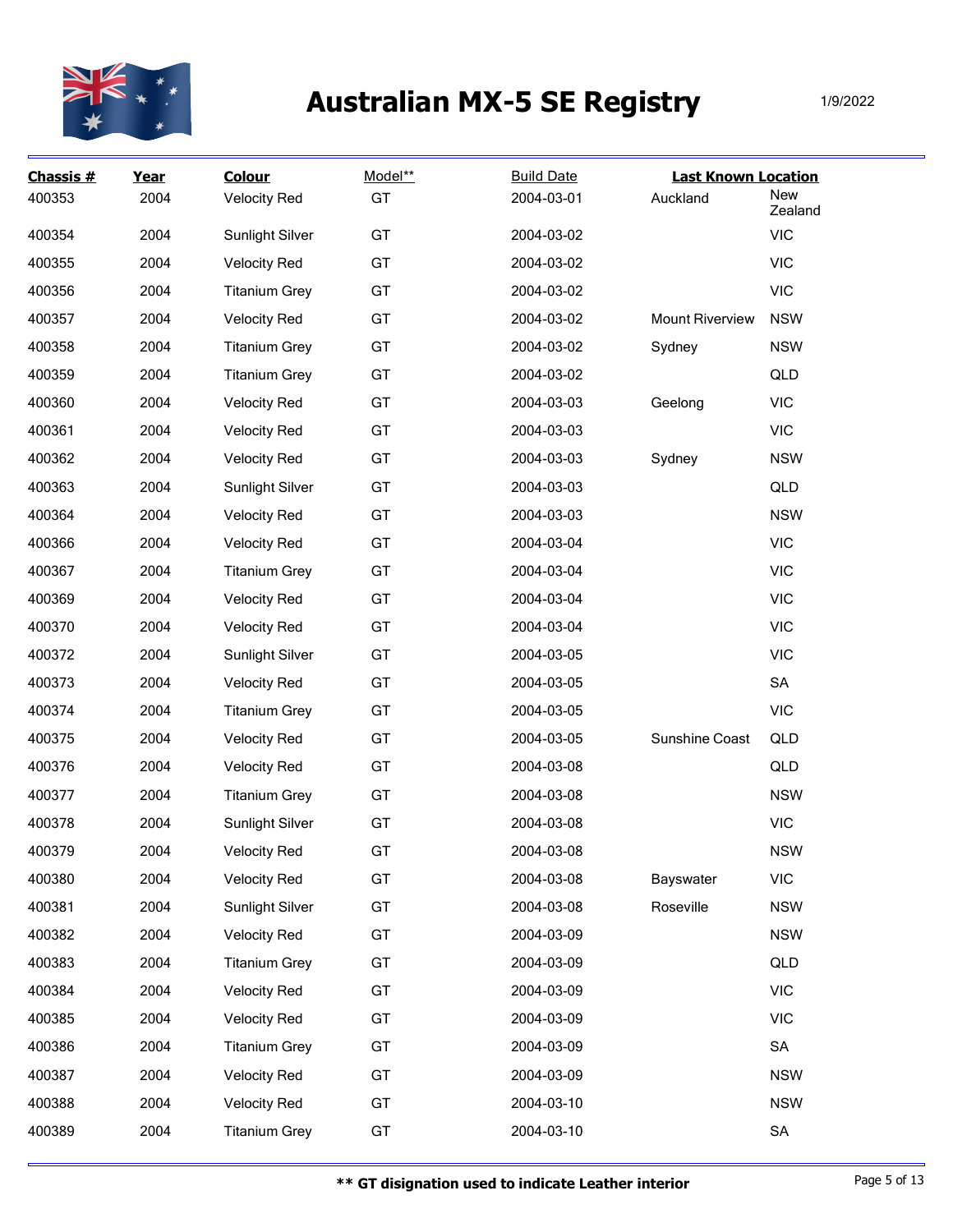

| Chassis #<br>400390 | Year<br>2004 | <b>Colour</b><br><b>Velocity Red</b> | Model**<br>GT | <b>Build Date</b><br>2004-03-10 | <b>Last Known Location</b> | QLD        |
|---------------------|--------------|--------------------------------------|---------------|---------------------------------|----------------------------|------------|
| 400391              | 2004         | <b>Velocity Red</b>                  | GT            | 2004-03-10                      |                            | SA         |
| 400393              | 2004         | <b>Titanium Grey</b>                 | GT            | 2004-03-10                      |                            | <b>VIC</b> |
| 400394              | 2004         | Sunlight Silver                      | GT            | 2004-03-10                      | Adelaide                   | ${\sf SA}$ |
| 400395              | 2004         | <b>Velocity Red</b>                  | GT            | 2004-03-10                      |                            | <b>NSW</b> |
| 400396              | 2004         | <b>Velocity Red</b>                  | GT            | 2004-03-11                      |                            | <b>VIC</b> |
| 400397              | 2004         | Sunlight Silver                      | GT            | 2004-03-11                      | Caulfield North            | <b>VIC</b> |
| 400398              | 2004         | <b>Velocity Red</b>                  | GT            | 2004-03-11                      |                            | <b>NSW</b> |
| 400399              | 2004         |                                      | GT            | 2004-03-11                      |                            | <b>NSW</b> |
| 400400              | 2004         | <b>Velocity Red</b>                  | GT            | 2004-03-11                      | Unknown                    | <b>NSW</b> |
| 400401              | 2004         | <b>Titanium Grey</b>                 | GT            | 2004-03-11                      | Unknown                    | <b>NSW</b> |
| 400402              | 2004         |                                      | GT            |                                 | Unknown                    | Unknown    |
| 400403              | 2004         | <b>Velocity Red</b>                  | GT            | 2004-03-12                      | Sydney                     | <b>NSW</b> |
| 400404              | 2004         | <b>Titanium Grey</b>                 | GT            | 2004-03-12                      |                            | QLD        |
| 400406              | 2004         | <b>Velocity Red</b>                  | GT            | 2004-03-12                      |                            | <b>NSW</b> |
| 400407              | 2004         | <b>Velocity Red</b>                  | GT            | 2004-03-12                      | Toukley                    | <b>NSW</b> |
| 400408              | 2004         | <b>Titanium Grey</b>                 | GT            | 2004-03-15                      |                            | ${\sf SA}$ |
| 400409              | 2004         | <b>Velocity Red</b>                  | GT            | 2004-03-15                      | Royston Park               | SA         |
| 400410              | 2004         | <b>Velocity Red</b>                  | GT            | 2004-03-15                      | Cardiff Heights            | <b>NSW</b> |
| 400411              | 2004         | <b>Titanium Grey</b>                 | GT            | 2004-03-15                      | Perth                      | <b>WA</b>  |
| 400412              | 2004         | <b>Velocity Red</b>                  | GT            | 2004-03-15                      |                            | <b>WA</b>  |
| 400413              | 2004         | <b>Velocity Red</b>                  | GT            | 2004-03-15                      |                            | <b>WA</b>  |
| 400414              | 2004         | <b>Titanium Grey</b>                 | GT            | 2004-03-16                      |                            | QLD        |
| 400415              | 2004         | <b>Velocity Red</b>                  | GT            | 2004-03-16                      |                            | <b>WA</b>  |
| 400416              | 2004         | <b>Velocity Red</b>                  | GT            | 2004-03-16                      |                            | WA         |
| 400417              | 2004         | <b>Titanium Grey</b>                 | GT            | 2004-03-16                      |                            | <b>WA</b>  |
| 400418              | 2004         | Sunlight Silver                      | GT            | 2004-03-16                      | Strathfield                | <b>NSW</b> |
| 400419              | 2004         | <b>Velocity Red</b>                  | GT            | 2004-03-16                      |                            | <b>NSW</b> |
| 400420              | 2004         | <b>Titanium Grey</b>                 | GT            | 2004-03-17                      |                            | <b>NSW</b> |
| 400421              | 2004         | <b>Velocity Red</b>                  | GT            | 2004-03-17                      | Carlton                    | <b>VIC</b> |
| 400423              | 2004         | <b>Titanium Grey</b>                 | GT            | 2004-03-17                      |                            | <b>NSW</b> |
| 400425              | 2004         | <b>Velocity Red</b>                  | GT            | 2004-03-17                      |                            | <b>NSW</b> |
| 400426              | 2004         | <b>Titanium Grey</b>                 | GT            | 2004-03-17                      |                            | QLD        |
| 400427              | 2004         | <b>Titanium Grey</b>                 | GT            | 2004-03-17                      |                            | QLD        |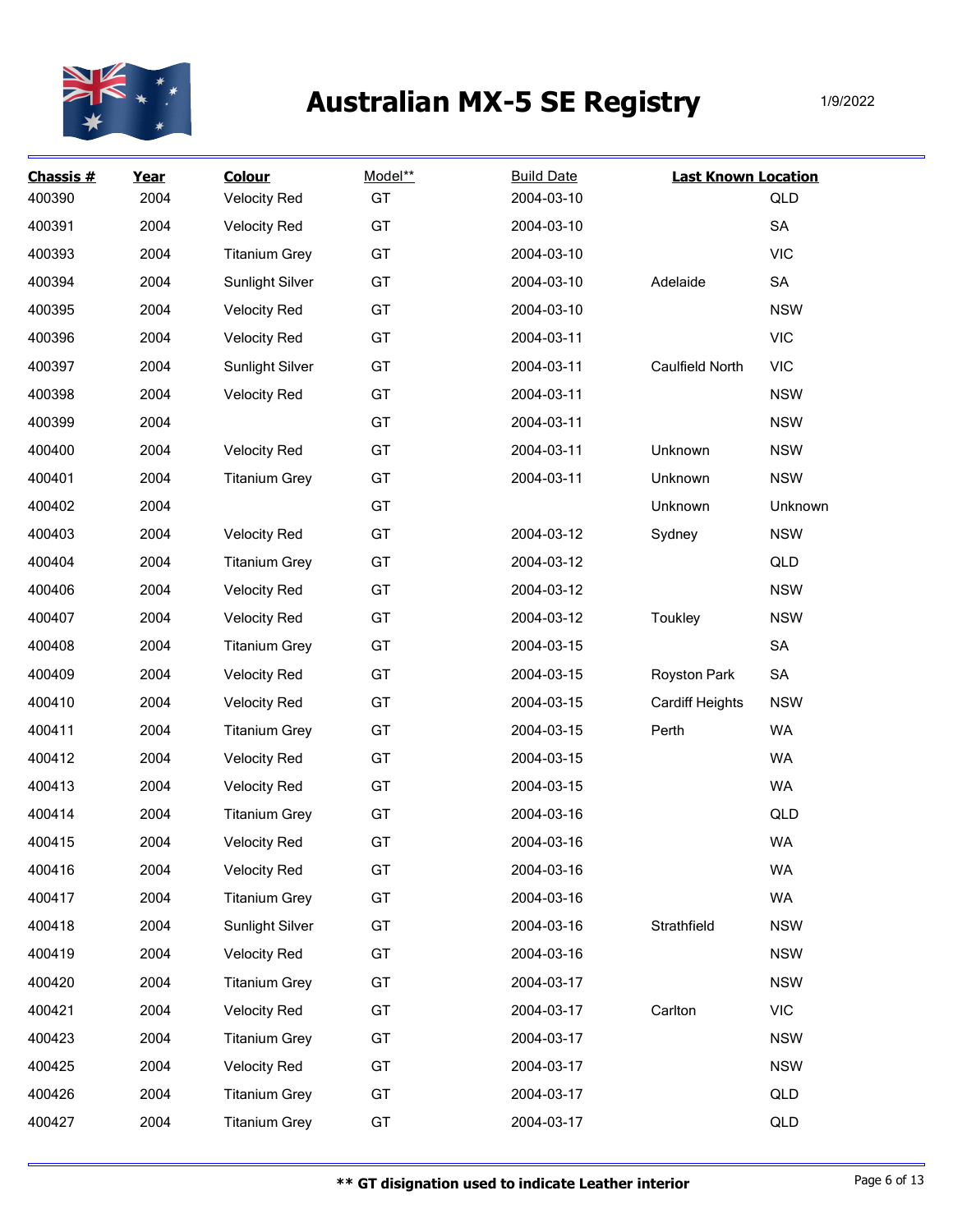

| Chassis #<br>400428 | Year<br>2004 | <b>Colour</b><br><b>Velocity Red</b> | Model**<br>GT | <b>Build Date</b><br>2004-03-18 | <b>Last Known Location</b><br>Petersham | <b>NSW</b> |
|---------------------|--------------|--------------------------------------|---------------|---------------------------------|-----------------------------------------|------------|
| 400429              | 2004         | <b>Titanium Grey</b>                 | GT            | 2004-03-18                      |                                         | <b>NSW</b> |
| 400431              | 2004         | <b>Velocity Red</b>                  | GT            | 2004-03-18                      |                                         | <b>NSW</b> |
| 400433              | 2004         | <b>Velocity Red</b>                  | GT            | 2004-03-18                      |                                         | QLD        |
| 400434              | 2004         | <b>Titanium Grey</b>                 | GT            | 2004-03-18                      |                                         | <b>NSW</b> |
| 400436              | 2004         | <b>Titanium Grey</b>                 | GT            | 2004-03-19                      |                                         | <b>NSW</b> |
| 400438              | 2004         | <b>Titanium Grey</b>                 | GT            | 2004-03-19                      |                                         | <b>NSW</b> |
| 400439              | 2004         | Sunlight Silver                      | GT            | 2004-03-19                      |                                         | <b>NSW</b> |
| 400440              | 2004         | <b>Sunlight Silver</b>               | GT            | 2004-03-19                      | <b>Brisbane</b>                         | QLD        |
| 400441              | 2004         | <b>Titanium Grey</b>                 | GT            | 2004-03-19                      | Oxley                                   | QLD        |
| 400442              | 2004         | <b>Velocity Red</b>                  | GT            | 2004-03-22                      | Wollongong                              | <b>NSW</b> |
| 400444              | 2004         | <b>Titanium Grey</b>                 | GT            | 2004-03-22                      |                                         | <b>NSW</b> |
| 400445              | 2004         | Sunlight Silver                      | GT            | 2004-03-22                      | <b>Barnsley</b>                         | <b>NSW</b> |
| 400446              | 2004         | <b>Titanium Grey</b>                 | GT            | 2004-03-22                      |                                         | <b>NSW</b> |
| 400448              | 2004         | Sunlight Silver                      | GT            | 2004-03-23                      |                                         | SA         |
| 400449              | 2004         | <b>Velocity Red</b>                  | GT            | 2004-03-23                      | Devon Park                              | SA         |
| 400450              | 2004         | <b>Titanium Grey</b>                 | GT            | 2004-03-23                      |                                         | SA         |
| 400451              | 2004         | Sunlight Silver                      | GT            | 2004-03-23                      |                                         | <b>NSW</b> |
| 400452              | 2004         | <b>Sunlight Silver</b>               | GT            | 2004-03-23                      |                                         | <b>NSW</b> |
| 400453              | 2004         | <b>Velocity Red</b>                  | GT            | 2004-03-23                      | Adelaide                                | SA         |
| 400454              | 2004         | Sunlight Silver                      | GT            | 2004-03-24                      | Sydney                                  | <b>NSW</b> |
| 400455              | 2004         | Sunlight Silver                      | GT            | 2004-03-24                      | <b>Brisbane</b>                         | QLD        |
| 400456              | 2004         | <b>Titanium Grey</b>                 | GT            | 2004-03-24                      |                                         | <b>VIC</b> |
| 400457              | 2004         | Sunlight Silver                      | GT            | 2004-03-24                      |                                         | QLD        |
| 400458              | 2004         | Sunlight Silver                      | GT            | 2004-03-24                      |                                         | QLD        |
| 400459              | 2004         | <b>Titanium Grey</b>                 | GT            | 2004-03-24                      | <b>Neutral Bay</b>                      | <b>NSW</b> |
| 400460              | 2004         | Sunlight Silver                      | GT            | 2004-03-25                      | <b>Brisbane</b>                         | QLD        |
| 400461              | 2004         | <b>Titanium Grey</b>                 | GT            | 2004-03-25                      | Mount Eliza                             | <b>VIC</b> |
| 400462              | 2004         | <b>Titanium Grey</b>                 | GT            | 2004-03-25                      |                                         | <b>VIC</b> |
| 400463              | 2004         | Sunlight Silver                      | GT            | 2004-03-25                      | Mittagong                               | <b>NSW</b> |
| 400464              | 2004         | <b>Velocity Red</b>                  | GT            | 2004-03-25                      |                                         | QLD        |
| 400465              | 2004         | <b>Titanium Grey</b>                 | GT            | 2004-03-25                      |                                         | <b>VIC</b> |
| 400466              | 2004         | Sunlight Silver                      | GT            | 2004-03-26                      | Campbelltown                            | <b>NSW</b> |
| 400469              | 2004         | <b>Titanium Grey</b>                 | GT            | 2004-03-26                      | Glenbrook                               | <b>NSW</b> |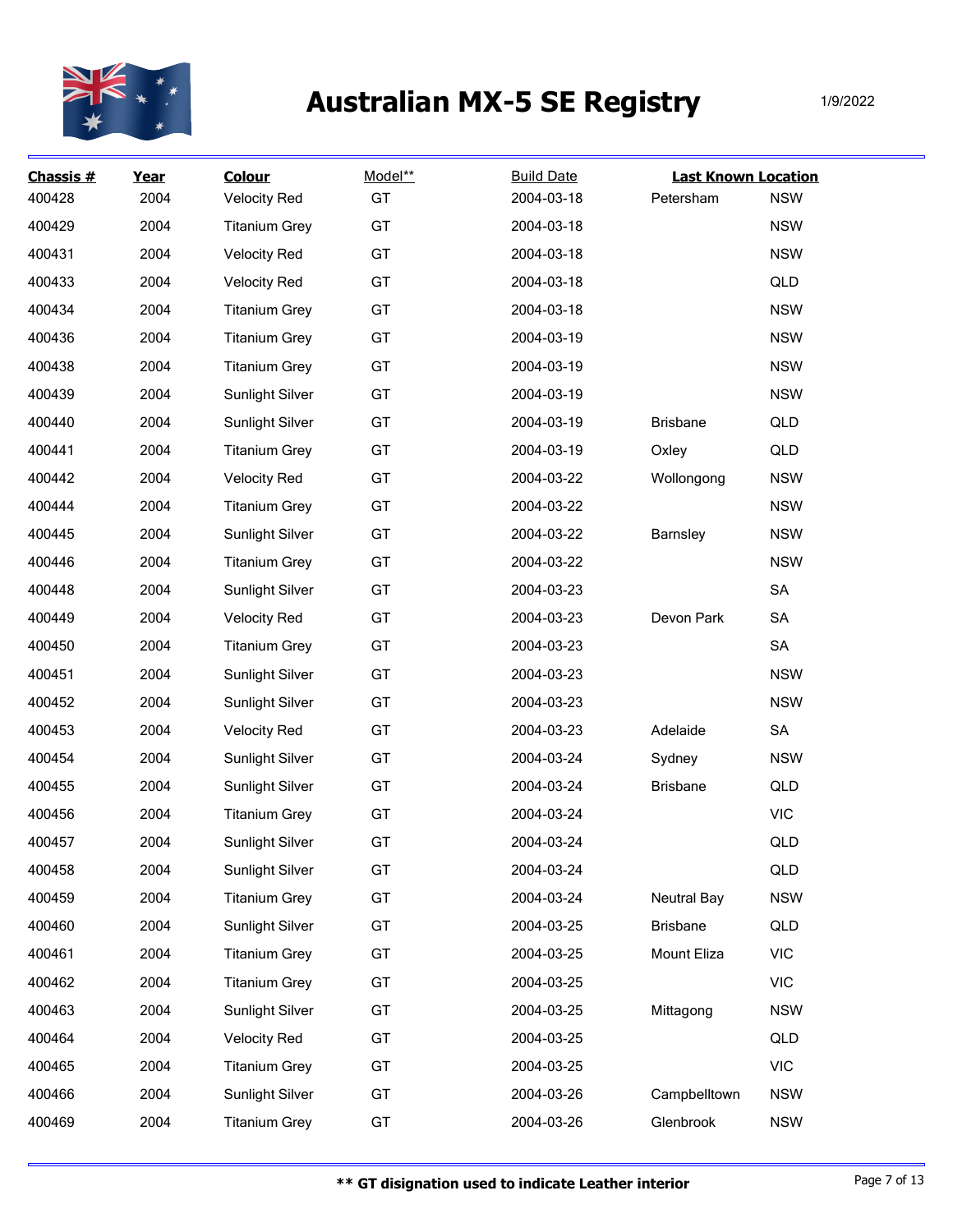

| Chassis #<br>400470 | Year<br>2004 | <b>Colour</b><br>Sunlight Silver | Model**<br>GT | <b>Build Date</b><br>2004-03-26 | <b>Last Known Location</b><br>Saint Ives | <b>NSW</b> |
|---------------------|--------------|----------------------------------|---------------|---------------------------------|------------------------------------------|------------|
| 400471              | 2004         | <b>Velocity Red</b>              | GT            | 2004-03-26                      | Sydney                                   | <b>NSW</b> |
| 400472              | 2004         | <b>Titanium Grey</b>             | GT            | 2004-03-26                      |                                          | <b>VIC</b> |
| 400473              | 2004         | <b>Sunlight Silver</b>           | GT            | 2004-03-29                      | Newcastle                                | <b>NSW</b> |
| 400474              | 2004         | <b>Sunlight Silver</b>           | GT            | 2004-03-29                      |                                          | QLD        |
| 400475              | 2004         | <b>Titanium Grey</b>             | GT            | 2004-03-29                      |                                          | <b>VIC</b> |
| 400476              | 2004         | <b>Sunlight Silver</b>           | GT            | 2004-03-29                      |                                          | QLD        |
| 400478              | 2004         | <b>Titanium Grey</b>             | GT            | 2004-03-29                      |                                          | QLD        |
| 400479              | 2004         | <b>Sunlight Silver</b>           | GT            | 2004-03-30                      |                                          | <b>NSW</b> |
| 400480              | 2004         | <b>Velocity Red</b>              | GT            | 2004-03-30                      |                                          | <b>NSW</b> |
| 400481              | 2004         | <b>Titanium Grey</b>             | GT            | 2004-03-30                      |                                          | WA         |
| 400482              | 2004         | <b>Sunlight Silver</b>           | GT            | 2004-03-30                      |                                          | <b>VIC</b> |
| 400483              | 2004         | <b>Sunlight Silver</b>           | GT            | 2004-03-30                      | Wollongong                               | <b>NSW</b> |
| 400484              | 2004         | <b>Titanium Grey</b>             | GT            | 2004-03-30                      |                                          | ${\sf SA}$ |
| 400486              | 2004         | <b>Titanium Grey</b>             | GT            | 2004-03-31                      |                                          | <b>NSW</b> |
| 400487              | 2004         | <b>Titanium Grey</b>             | GT            | 2004-03-31                      |                                          | <b>NSW</b> |
| 400488              | 2004         | <b>Sunlight Silver</b>           | GT            | 2004-03-31                      |                                          | QLD        |
| 400489              | 2004         | <b>Velocity Red</b>              | GT            | 2004-03-31                      |                                          | <b>NSW</b> |
| 400490              | 2004         | <b>Titanium Grey</b>             | GT            | 2004-03-31                      |                                          | QLD        |
| 400491              | 2004         | <b>Velocity Red</b>              | GT            | 2004-04-01                      |                                          | <b>VIC</b> |
| 400492              | 2004         | <b>Titanium Grey</b>             | GT            | 2004-04-01                      |                                          | <b>NSW</b> |
| 400493              | 2004         | <b>Sunlight Silver</b>           | GT            | 2004-04-01                      |                                          | <b>NSW</b> |
| 400494              | 2004         | <b>Titanium Grey</b>             | GT            | 2004-04-01                      |                                          | QLD        |
| 400496              | 2004         | <b>Titanium Grey</b>             | GT            | 2004-04-02                      |                                          | <b>VIC</b> |
| 400497              | 2004         | <b>Sunlight Silver</b>           | GT            | 2004-04-02                      | Forest Hill                              | <b>VIC</b> |
| 400498              | 2004         | <b>Titanium Grey</b>             | GT            | 2004-04-02                      |                                          | <b>NSW</b> |
| 400499              | 2004         | <b>Sunlight Silver</b>           | GT            | 2004-04-05                      | Canberra                                 | <b>ACT</b> |
| 400500              | 2004         | <b>Titanium Grey</b>             | GT            | 2004-04-05                      |                                          | <b>VIC</b> |
| 400501              | 2004         | <b>Sunlight Silver</b>           | GT            | 2004-04-05                      |                                          | QLD        |
| 400502              | 2004         | <b>Titanium Grey</b>             | GT            | 2004-04-05                      |                                          | QLD        |
| 400503              | 2004         | <b>Sunlight Silver</b>           | GT            | 2004-04-06                      |                                          | QLD        |
| 400504              | 2004         | <b>Titanium Grey</b>             | GT            | 2004-04-06                      | Toowoomba                                | QLD        |
| 400505              | 2004         | <b>Sunlight Silver</b>           | GT            | 2004-04-06                      |                                          | QLD        |
| 400506              | 2004         | <b>Titanium Grey</b>             | GT            | 2004-04-06                      |                                          | QLD        |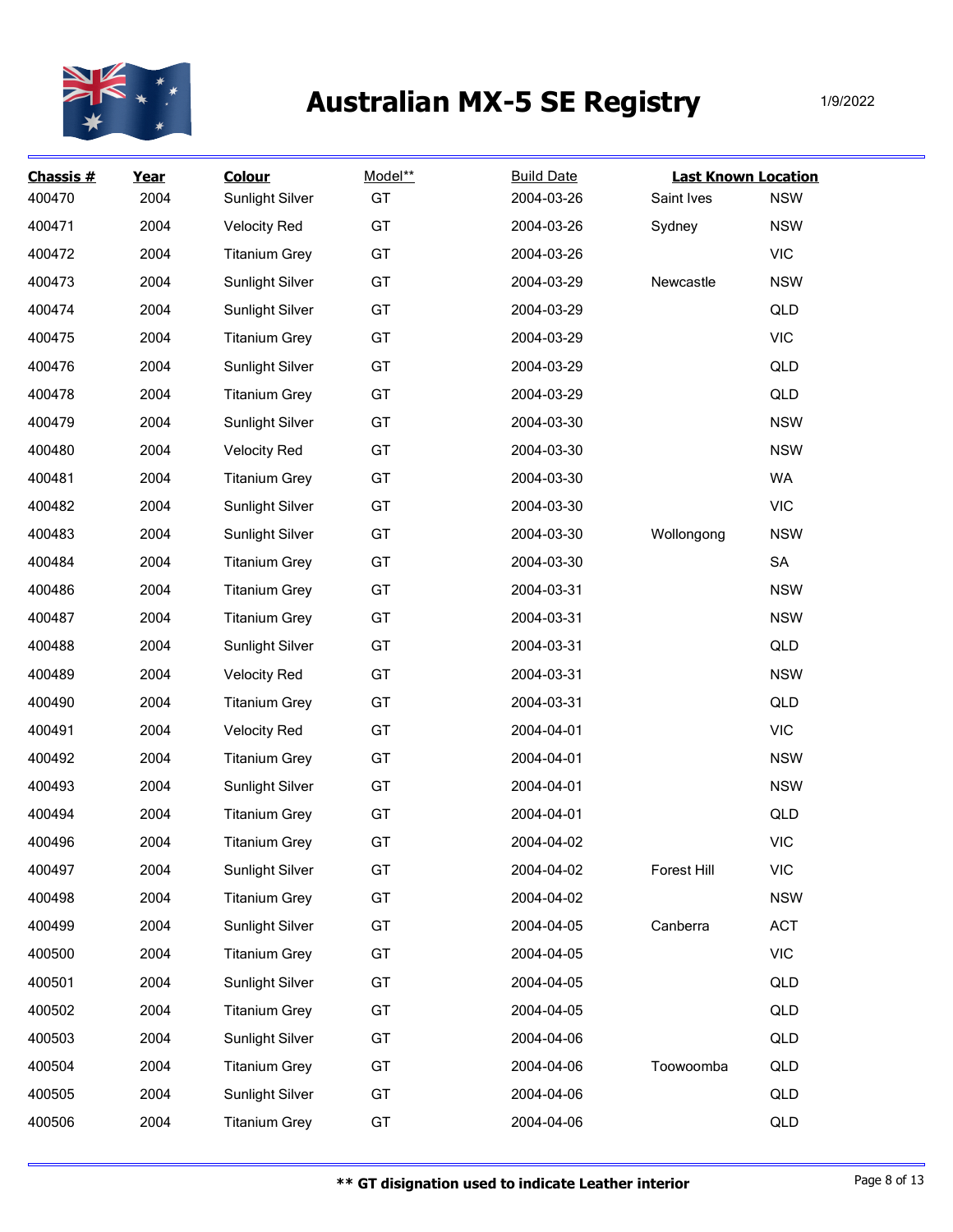

| Chassis #<br>400507 | Year<br>2004 | <b>Colour</b><br>Sunlight Silver | Model**<br>GT | <b>Build Date</b><br>2004-04-07 | <b>Last Known Location</b> | SA         |
|---------------------|--------------|----------------------------------|---------------|---------------------------------|----------------------------|------------|
| 400508              | 2004         | <b>Titanium Grey</b>             | GT            | 2004-04-07                      |                            | <b>VIC</b> |
| 400509              | 2004         | <b>Sunlight Silver</b>           | GT            | 2004-04-07                      | Kew                        | <b>VIC</b> |
| 400510              | 2004         | <b>Titanium Grey</b>             | GT            | 2004-04-07                      |                            | QLD        |
| 400511              | 2004         | <b>Sunlight Silver</b>           | GT            | 2004-04-08                      |                            | <b>NSW</b> |
| 400512              | 2004         | <b>Titanium Grey</b>             | GT            | 2004-04-08                      |                            | <b>NSW</b> |
| 400513              | 2004         | <b>Sunlight Silver</b>           | GT            | 2004-04-08                      |                            | <b>NSW</b> |
| 400514              | 2004         | <b>Titanium Grey</b>             | GT            | 2004-04-08                      |                            | QLD        |
| 400515              | 2004         | <b>Velocity Red</b>              | <b>STD</b>    | 2004-04-09                      | Newcastle                  | <b>NSW</b> |
| 400516              | 2004         | <b>Titanium Grey</b>             | GT            | 2004-04-09                      | Mackay                     | QLD        |
| 400521              | 2004         | <b>Titanium Grey</b>             | <b>STD</b>    | 2004-04-12                      | Coffs Harbour              | <b>NSW</b> |
| 400522              | 2004         | <b>Velocity Red</b>              | GT            | 2004-04-12                      | Mitchell                   | QLD        |
| 400523              | 2004         | Sunlight Silver                  | <b>STD</b>    |                                 | Perth                      | WA         |
| 400524              | 2004         | <b>Velocity Red</b>              | GT            | 2004-04-13                      | Maroochy River             | QLD        |
| 400525              | 2004         | <b>Titanium Grey</b>             | <b>STD</b>    | 2004-04-13                      | Perth                      | WA         |
| 400526              | 2004         | <b>Velocity Red</b>              | GT            | 2004-04-13                      | Engadine                   | <b>NSW</b> |
| 400530              | 2004         | <b>Velocity Red</b>              | GT            | 2004-04-14                      |                            | <b>NSW</b> |
| 400531              | 2004         | <b>Velocity Red</b>              | <b>STD</b>    | 2004-04-14                      | Melbourne                  | <b>VIC</b> |
| 400532              | 2004         | <b>Velocity Red</b>              | GT            | 2004-04-14                      |                            | QLD        |
| 400533              | 2004         | <b>Titanium Grey</b>             | <b>STD</b>    | 2004-04-00                      |                            | <b>VIC</b> |
| 400534              | 2004         | <b>Velocity Red</b>              | GT            | 2004-04-15                      | Sydney                     | <b>NSW</b> |
| 400536              | 2004         | <b>Velocity Red</b>              | GT            | 2004-04-15                      |                            | QLD        |
| 400538              | 2004         | <b>Velocity Red</b>              | GT            | 2004-04-16                      | Kunda Park                 | QLD        |
| 400543              | 2004         | <b>Sunlight Silver</b>           | <b>STD</b>    |                                 | Bendigo                    | <b>VIC</b> |
| 400547              | 2004         | <b>Velocity Red</b>              | GT            | 2004-04-20                      |                            | ${\sf SA}$ |
| 400549              | 2004         | <b>Velocity Red</b>              | GT            | 2004-04-20                      | Melbourne                  | <b>VIC</b> |
| 400550              | 2004         | <b>Velocity Red</b>              | <b>STD</b>    | 2004-04-00                      | Noble Park                 | <b>VIC</b> |
| 400552              | 2004         | <b>Velocity Red</b>              | GT            | 2004-04-21                      |                            | <b>NSW</b> |
| 400553              | 2004         | <b>Sunlight Silver</b>           | <b>STD</b>    | 2004-04-21                      | Newcastle                  | <b>NSW</b> |
| 400554              | 2004         | <b>Velocity Red</b>              | GT            | 2004-04-21                      |                            | QLD        |
| 400555              | 2004         | <b>Titanium Grey</b>             | <b>STD</b>    |                                 | Sydney                     | <b>NSW</b> |
| 400557              | 2004         | Sunlight Silver                  | GT            | 2004-04-23                      |                            | QLD        |
| 400558              | 2004         | <b>Velocity Red</b>              | GT            | 2004-04-23                      | Bywong                     | <b>NSW</b> |
| 400559              | 2004         | Sunlight Silver                  | <b>STD</b>    |                                 | Gosford                    | <b>NSW</b> |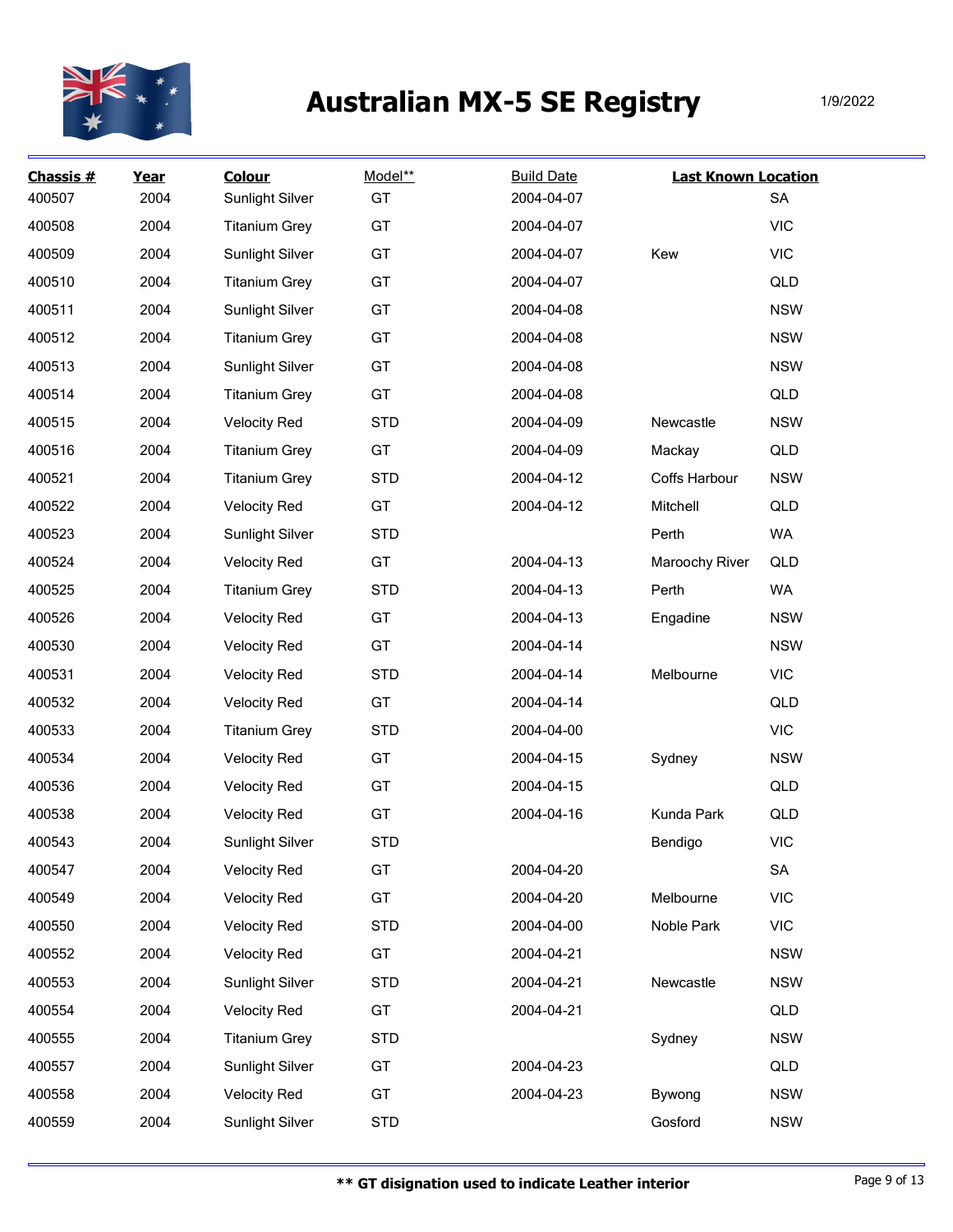

| Chassis #<br>400561 | Year<br>2004 | <b>Colour</b><br><b>Velocity Red</b> | Model**<br>GT | <b>Build Date</b><br>2004-04-26 | <b>Last Known Location</b> | <b>WA</b>  |
|---------------------|--------------|--------------------------------------|---------------|---------------------------------|----------------------------|------------|
| 400563              | 2004         | Sunlight Silver                      | <b>STD</b>    |                                 | <b>Standwell Park</b>      | <b>NSW</b> |
| 400564              | 2004         | <b>Titanium Grey</b>                 | GT            | 2004-04-27                      |                            | SA         |
| 400566              | 2004         | <b>Velocity Red</b>                  | GT            | 2004-04-28                      |                            | <b>VIC</b> |
| 400568              | 2004         | <b>Velocity Red</b>                  | GT            | 2004-04-28                      |                            | <b>NSW</b> |
| 400569              | 2004         | Sunlight Silver                      | GT            | 2004-05-06                      | <b>Baulkham Hills</b>      | <b>NSW</b> |
| 400570              | 2004         | <b>Sunlight Silver</b>               | GT            | 2004-05-06                      |                            | QLD        |
| 400571              | 2004         | <b>Sunlight Silver</b>               | GT            | 2004-05-07                      |                            | <b>WA</b>  |
| 400572              | 2004         | <b>Titanium Grey</b>                 | GT            | 2004-05-07                      | Sydney                     | <b>NSW</b> |
| 400573              | 2004         | <b>Sunlight Silver</b>               | GT            | 2004-05-07                      | Burlwood                   | <b>VIC</b> |
| 400574              | 2004         | <b>Titanium Grey</b>                 | GT            | 2004-05-07                      | <b>Brisbane</b>            | QLD        |
| 400575              | 2004         | <b>Sunlight Silver</b>               | GT            | 2004-05-08                      |                            | QLD        |
| 400577              | 2004         | <b>Titanium Grey</b>                 | GT            | 2004-05-08                      | Caloundra                  | QLD        |
| 400578              | 2004         | <b>Sunlight Silver</b>               | GT            | 2004-05-10                      | Sydney                     | <b>NSW</b> |
| 400579              | 2004         | <b>Titanium Grey</b>                 | GT            | 2004-05-10                      | Newcastle                  | <b>NSW</b> |
| 400580              | 2004         | <b>Sunlight Silver</b>               | GT            | 2004-05-10                      |                            | <b>NSW</b> |
| 400582              | 2004         | Sunlight Silver                      | GT            | 2004-05-11                      |                            | <b>NSW</b> |
| 400584              | 2004         | <b>Titanium Grey</b>                 | GT            | 2004-05-11                      | Sydney                     | <b>NSW</b> |
| 400585              | 2004         | <b>Sunlight Silver</b>               | GT            | 2004-05-11                      |                            | QLD        |
| 400586              | 2004         | <b>Titanium Grey</b>                 | GT            |                                 | Sydney                     | <b>NSW</b> |
| 400587              | 2004         | Sunlight Silver                      | GT            | 2004-05-12                      |                            | <b>VIC</b> |
| 400588              | 2004         | <b>Titanium Grey</b>                 | GT            | 2004-05-12                      |                            | <b>WA</b>  |
| 400589              | 2004         | <b>Sunlight Silver</b>               | GT            | 2004-05-12                      |                            | <b>NSW</b> |
| 400590              | 2004         | <b>Titanium Grey</b>                 | GT            | 2004-05-12                      |                            | <b>VIC</b> |
| 400591              | 2004         | <b>Sunlight Silver</b>               | GT            | 2004-05-13                      |                            | <b>NSW</b> |
| 400592              | 2004         | <b>Titanium Grey</b>                 | GT            | 2004-05-13                      | <b>Brisbane</b>            | QLD        |
| 400593              | 2004         | Sunlight Silver                      | GT            | 2004-05-13                      |                            | QLD        |
| 400594              | 2004         | <b>Titanium Grey</b>                 | GT            | 2004-05-14                      | Sydney                     | <b>NSW</b> |
| 400595              | 2004         | Sunlight Silver                      | GT            | 2004-05-14                      |                            | <b>VIC</b> |
| 400597              | 2004         | <b>Titanium Grey</b>                 | GT            | 2004-05-14                      |                            | SA         |
| 400598              | 2004         | Sunlight Silver                      | GT            | 2004-05-14                      |                            | QLD        |
| 400600              | 2004         | <b>Titanium Grey</b>                 | GT            | 2004-05-14                      |                            | <b>NSW</b> |
| 400601              | 2004         | Sunlight Silver                      | GT            | 2004-05-17                      |                            | <b>VIC</b> |
| 400602              | 2004         | <b>Velocity Red</b>                  | GT            | 2004-05-17                      |                            | QLD        |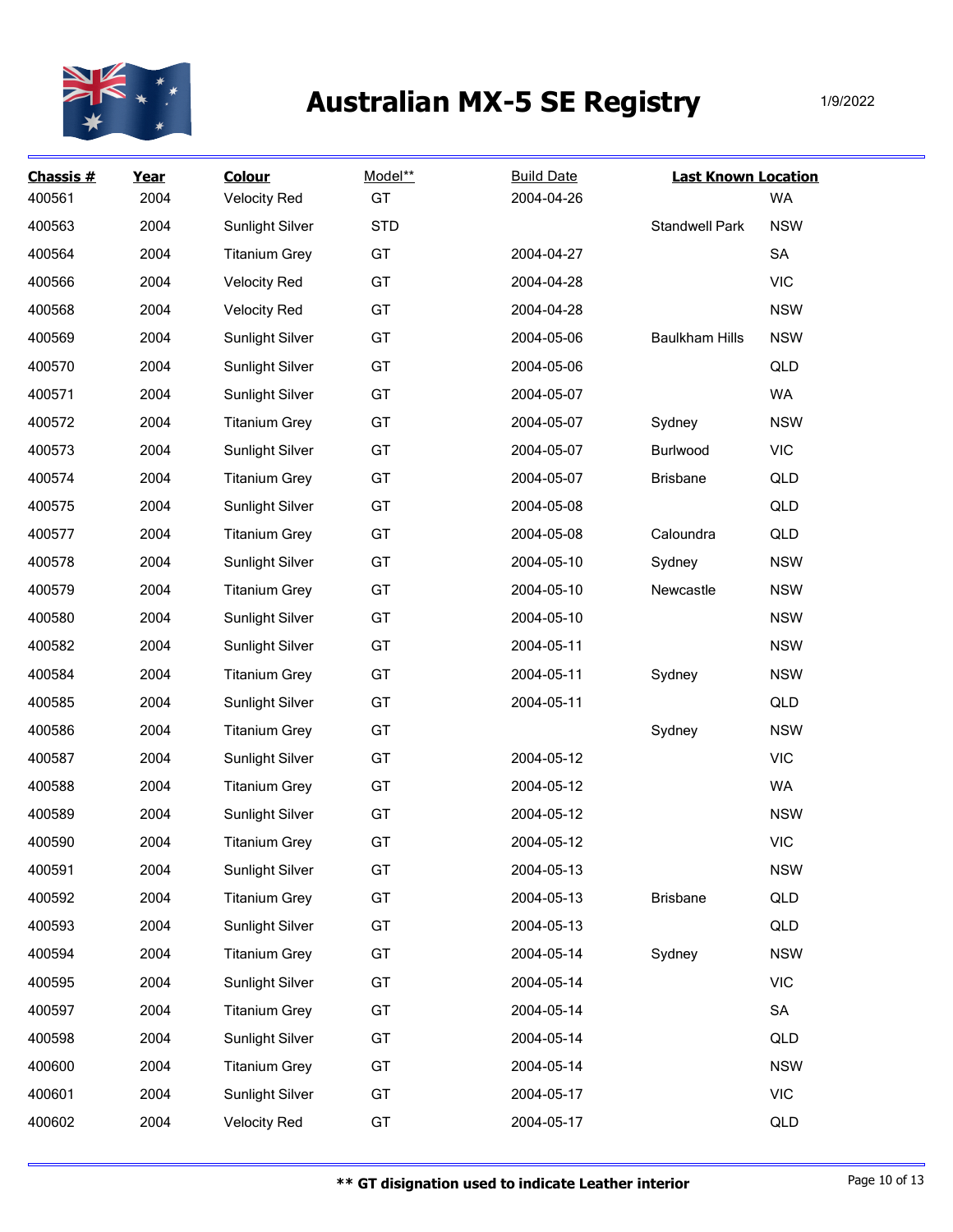

| Chassis #<br>400603 | Year<br>2004 | <b>Colour</b><br><b>Sunlight Silver</b> | Model**<br>GT | <b>Build Date</b><br>2004-05-17 | <b>Last Known Location</b> | <b>NSW</b> |
|---------------------|--------------|-----------------------------------------|---------------|---------------------------------|----------------------------|------------|
| 400604              | 2004         | <b>Velocity Red</b>                     | GT            | 2004-05-17                      |                            | QLD        |
| 400605              | 2004         | Sunlight Silver                         | GT            | 2004-05-18                      |                            | <b>NSW</b> |
| 400608              | 2004         | <b>Velocity Red</b>                     | GT            | 2004-05-18                      |                            | <b>NSW</b> |
| 400610              | 2004         | <b>Sunlight Silver</b>                  | GT            | 2004-05-18                      |                            | QLD        |
| 400611              | 2004         | <b>Titanium Grey</b>                    | GT            | 2004-05-18                      |                            | WA         |
| 400612              | 2004         | <b>Velocity Red</b>                     | GT            | 2004-05-19                      |                            | QLD        |
| 400613              | 2004         | <b>Titanium Grey</b>                    | GT            | 2004-05-19                      | <b>Brisbane</b>            | QLD        |
| 400614              | 2004         | <b>Velocity Red</b>                     | <b>STD</b>    |                                 | Cairns                     | QLD        |
| 400616              | 2004         | <b>Titanium Grey</b>                    | <b>STD</b>    |                                 | <b>Berwick</b>             | <b>VIC</b> |
| 400617              | 2004         | <b>Velocity Red</b>                     | GT            | 2004-05-20                      |                            | <b>VIC</b> |
| 400620              | 2004         | <b>Velocity Red</b>                     | GT            | 2004-05-20                      | <b>Gold Coast</b>          | QLD        |
| 400622              | 2005         | <b>Titanium Grey</b>                    | <b>STD</b>    |                                 | Sydney                     | <b>VIC</b> |
| 400623              | 2004         | <b>Velocity Red</b>                     | GT            | 2004-05-21                      |                            | <b>VIC</b> |
| 400625              | 2004         | <b>Velocity Red</b>                     | GT            | 2004-05-21                      | Altona                     | <b>VIC</b> |
| 400626              | 2004         | <b>Velocity Red</b>                     | <b>STD</b>    |                                 | Traralgon                  | <b>VIC</b> |
| 400628              | 2004         | <b>Velocity Red</b>                     | GT            | 2004-05-24                      |                            | <b>VIC</b> |
| 400631              | 2004         | <b>Titanium Grey</b>                    | GT            | 2004-05-25                      | Melbourne                  | <b>VIC</b> |
| 400633              | 2004         | <b>Sunlight Silver</b>                  | GT            | 2004-05-25                      | Paralowie                  | SA         |
| 400636              | 2004         | <b>Titanium Grey</b>                    | GT            | 2004-05-26                      |                            | QLD        |
| 400640              | 2004         |                                         | <b>STD</b>    |                                 |                            | <b>NSW</b> |
| 400641              | 2004         | <b>Velocity Red</b>                     | GT            | 2004-05-27                      |                            | <b>VIC</b> |
| 400643              | 2004         | <b>Velocity Red</b>                     | GT            | 2004-05-27                      | North Rocks                | <b>NSW</b> |
| 400645              | 2004         | <b>Velocity Red</b>                     | GT            | 2004-05-28                      |                            | WA         |
| 400648              | 2004         | <b>Velocity Red</b>                     | GT            | 2004-05-28                      |                            | SA         |
| 400650              | 2004         | <b>Velocity Red</b>                     | GT            | 2004-05-31                      |                            | <b>NSW</b> |
| 400652              | 2005         | <b>Velocity Red</b>                     | GT            | 2004-05-31                      | Canberra                   | ACT        |
| 400653              | 2005         | <b>Velocity Red</b>                     | GT            | 2004-06-01                      | Melbourne                  | <b>VIC</b> |
| 400654              | 2004         | <b>Velocity Red</b>                     | GT            | 2004-06-01                      | <b>Albany Creek</b>        | QLD        |
| 400656              | 2004         | <b>Velocity Red</b>                     | GT            | 2004-06-02                      |                            | <b>NSW</b> |
| 400657              | 2004         | <b>Velocity Red</b>                     | GT            | 2004-06-03                      |                            | QLD        |
| 400658              | 2004         | <b>Velocity Red</b>                     | GT            | 2004-06-03                      | Canberra                   | <b>ACT</b> |
| 400659              | 2004         | <b>Velocity Red</b>                     | GT            | 2004-06-04                      |                            | WA         |
| 400660              | 2004         | <b>Velocity Red</b>                     | GT            | 2004-06-07                      |                            | QLD        |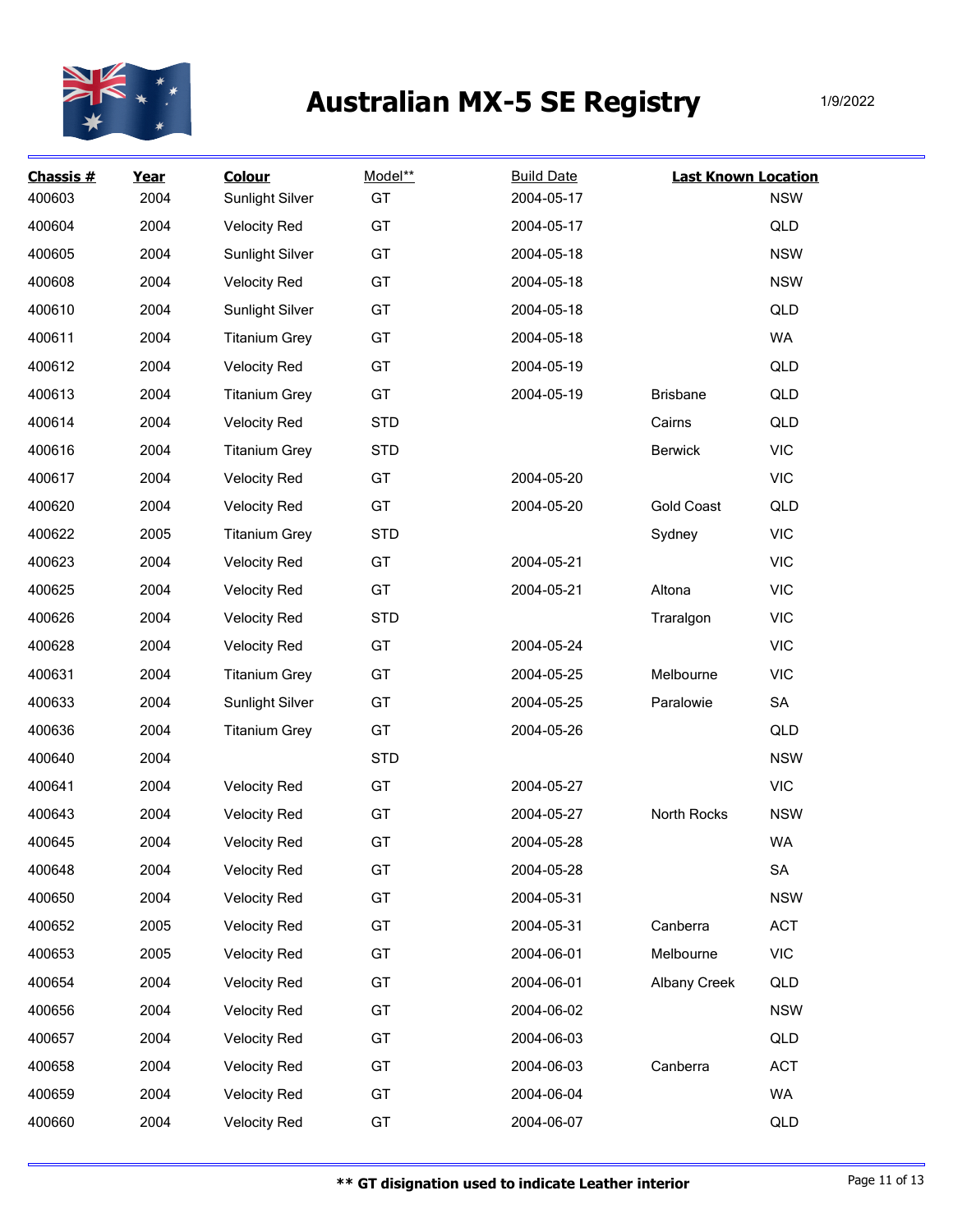

| Chassis #<br>400662 | Year<br>2004 | <b>Colour</b><br><b>Titanium Grey</b> | Model**<br>GT | <b>Build Date</b><br>2004-06-08 | <b>Last Known Location</b> | WA         |
|---------------------|--------------|---------------------------------------|---------------|---------------------------------|----------------------------|------------|
| 400666              | 2004         | <b>Sunlight Silver</b>                | <b>STD</b>    |                                 | Sydney                     | <b>NSW</b> |
| 400669              | 2004         | <b>Sunlight Silver</b>                | <b>STD</b>    |                                 | Perth                      | WA         |
| 400670              | 2004         | <b>Titanium Grey</b>                  | GT            | 2004-06-15                      |                            | QLD        |
| 400672              | 2004         | <b>Velocity Red</b>                   | GT            | 2004-06-00                      | Perth                      | WA         |
| 400673              | 2004         | <b>Velocity Red</b>                   | <b>STD</b>    |                                 |                            | <b>NSW</b> |
| 400675              | 2004         | <b>Velocity Red</b>                   | GT            | 2004-06-17                      |                            | <b>VIC</b> |
| 400676              | 2005         | <b>Velocity Red</b>                   | GT            |                                 | Sydney                     | <b>NSW</b> |
| 400678              | 2005         | <b>Velocity Red</b>                   | GT            | 2004-06-21                      | Melbourne                  | <b>VIC</b> |
| 400681              | 2004         | Sunlight Silver                       | GT            | 2004-06-23                      |                            | QLD        |
| 400682              | 2004         | <b>Velocity Red</b>                   | GT            | 2004-06-23                      |                            | QLD        |
| 400683              | 2005         | <b>Velocity Red</b>                   | <b>STD</b>    |                                 | Melbourne                  | <b>VIC</b> |
| 400685              | 2004         | <b>Velocity Red</b>                   | GT            | 2004-06-25                      |                            | <b>VIC</b> |
| 400689              | 2004         | <b>Velocity Red</b>                   | GT            | 2004-06-29                      |                            | <b>NSW</b> |
| 400692              | 2004         | <b>Velocity Red</b>                   | GT            | 2004-07-05                      |                            | QLD        |
| 400701              | 2004         | <b>Titanium Grey</b>                  | GT            | 2004-07-15                      |                            | <b>TAZ</b> |
| 400702              | 2004         | <b>Titanium Grey</b>                  | GT            | 2004-07-19                      |                            | QLD        |
| 400703              | 2004         | <b>Titanium Grey</b>                  | GT            | 2004-07-20                      |                            | <b>VIC</b> |
| 400704              | 2004         | <b>Titanium Grey</b>                  | GT            | 2004-07-22                      | <b>Brisbane</b>            | QLD        |
| 400706              | 2004         | <b>Velocity Red</b>                   | GT            | 2004-07-23                      |                            | WA         |
| 400708              | 2004         | <b>Sunlight Silver</b>                | GT            | 2004-07-27                      |                            | QLD        |
| 400709              | 2004         | Sunlight Silver                       | GT            | 2004-07-28                      |                            | QLD        |
| 400711              | 2004         | <b>Sunlight Silver</b>                | <b>STD</b>    |                                 | Hobart                     | <b>TAZ</b> |
| 400712              | 2005         | <b>Titanium Grey</b>                  | GT            |                                 | Deakin                     | ACT        |
| 400735              | 2005         | <b>Velocity Red</b>                   | GT            | 2004-12-00                      | Melbourne                  | <b>VIC</b> |
| 400737              | 2005         | <b>Velocity Red</b>                   | GT            |                                 | Rose Bay                   | <b>NSW</b> |
| 400739              | 2005         | Sunlight Silver                       | GT            |                                 | Sunshine Coast             | QLD        |
| 400743              | 2005         | <b>Titanium Grey</b>                  | GT            |                                 | Beisbane                   | QLD        |
| 400749              | 2005         | <b>Sunlight Silver</b>                | GT            |                                 |                            | SA         |
| 400754              | 2005         | <b>Black Mica</b>                     | GT            | 2004-12-xx                      | Narrandera                 | <b>NSW</b> |
| 400761              | 2005         | <b>Black Mica</b>                     | GT            |                                 | Melbourne                  | <b>VIC</b> |
| 400763              | 2005         | <b>Black Mica</b>                     | GT            | 2004-12-00                      | Perth                      | WA         |
| 400764              | 2005         | <b>Velocity Red</b>                   | GT            |                                 | Perth                      | WA         |
| 400766              | 2005         | <b>Black Mica</b>                     | GT            |                                 |                            | <b>NSW</b> |